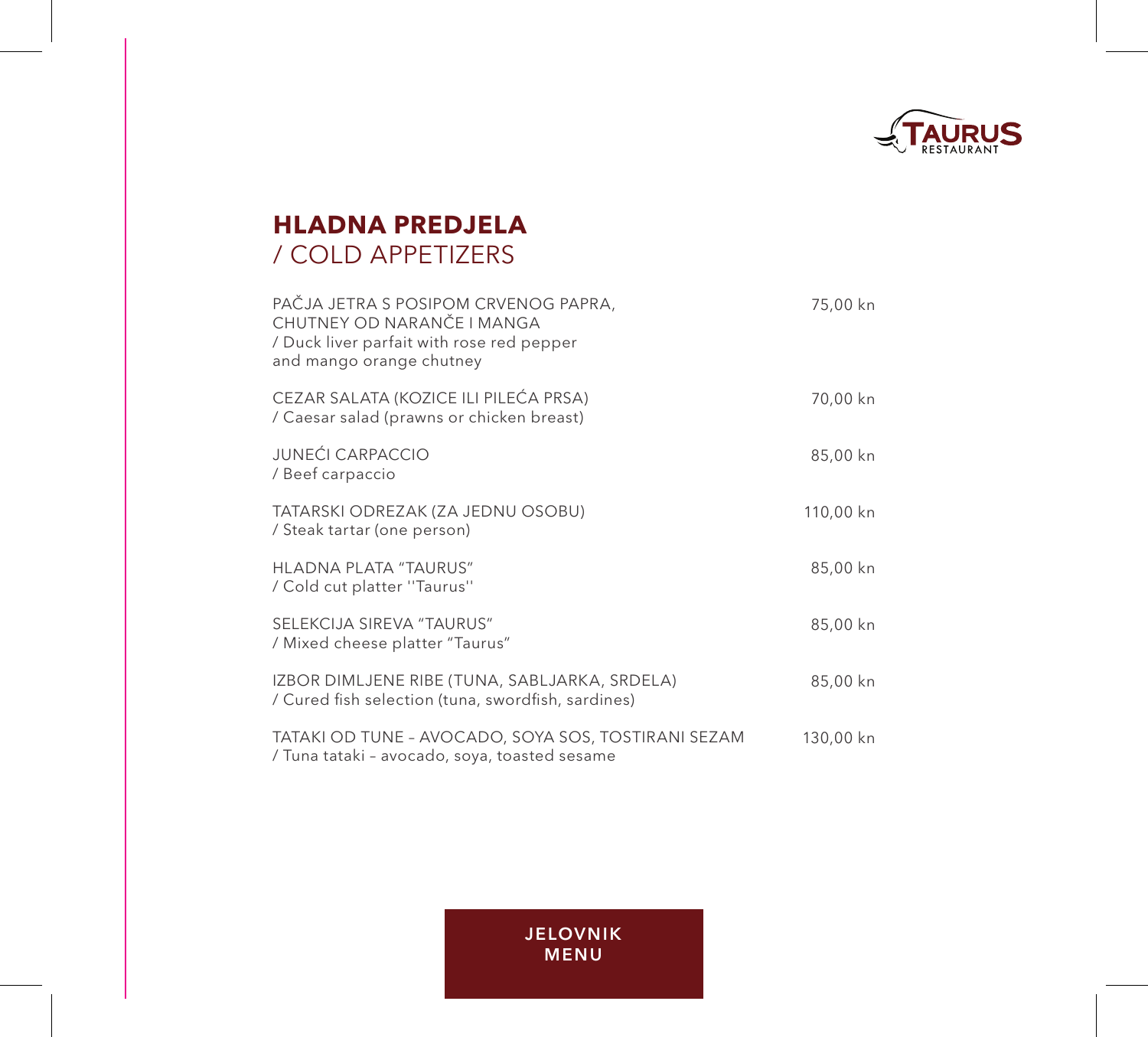

# **TOPLA PREDJELA** / HOT APPETIZERS

| SVJEŽE TAGLIATELLE S VRGANJIMA I SUŠENIM RAJČICAMA<br>/ Fresh tagliatelle with sun-dried tomatoes and porcini mushrooms | 75,00 kn  |
|-------------------------------------------------------------------------------------------------------------------------|-----------|
| PLJUKANCI S BIFTEKOM I TARTUFIMA<br>/ Istrian pasta with beefsteak and black truffles                                   | 110,00 kn |
| RIŽOTO OD SPORO KUHANOG TELEĆEG BUTA<br>/ Slow cooker yeal risotto                                                      | 80,00 kn  |
| RIŽOTO S JADRANSKIM KOZICAMA<br>/ Adriatic prawn risotto                                                                | 80,00 kn  |
| GRILANA HOBOTNICA SA SALATOM OD SLANUTKA<br>/ Grilled octopus with chickpea salad                                       | 115,00 kn |
| REPOVI KOZICA U HRSKAVOJ SMJESI S WASABI MAJONEZOM<br>/ Crispy Adriatic prawns with wasabi mayo                         | 70,00 kn  |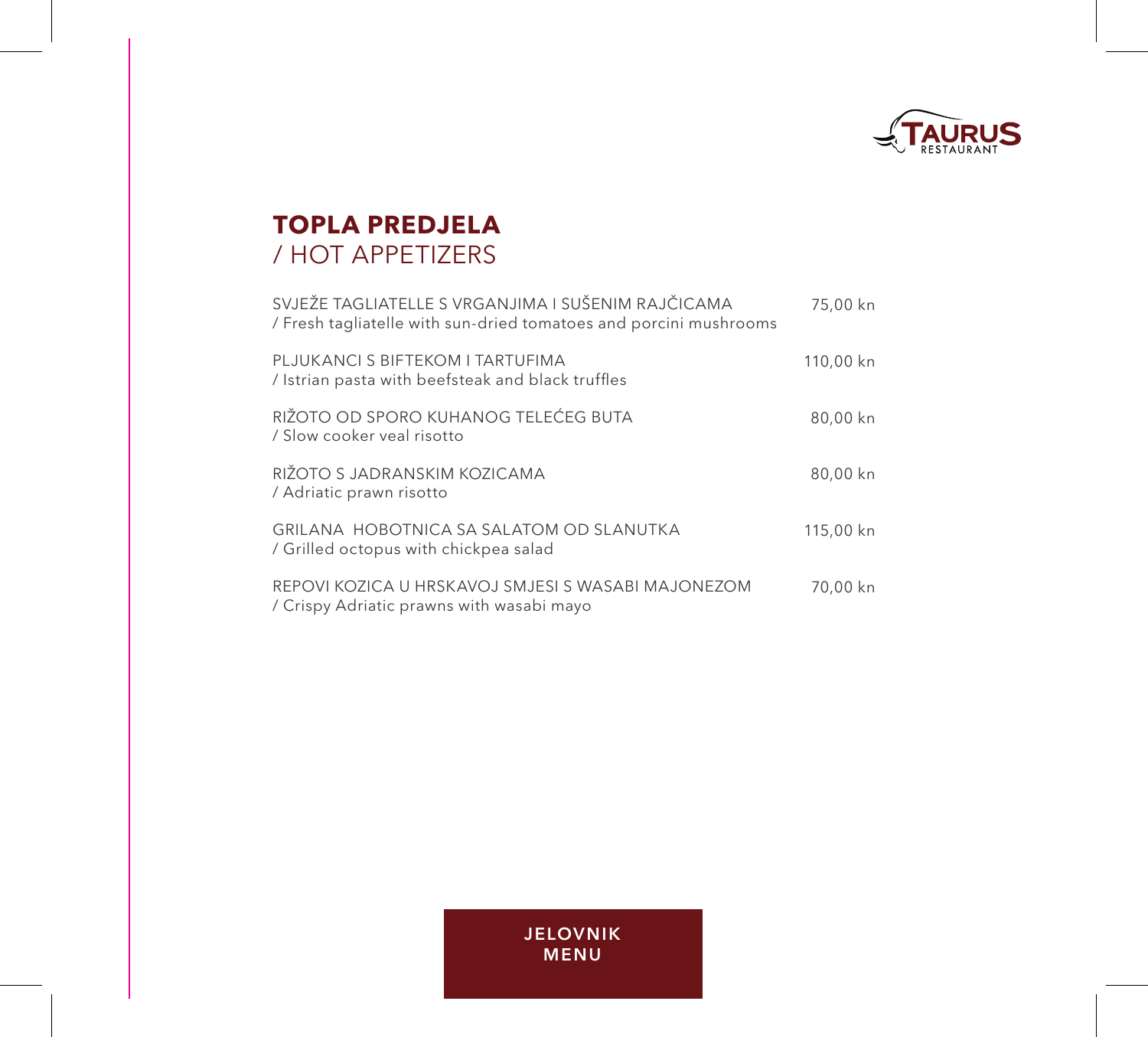

# **JUHE** / SOUPS

| GOVEĐA JUHA S DOMAĆIM REZANCIMA<br>/ Beef soup with homemade noodles                | 20,00 kn |
|-------------------------------------------------------------------------------------|----------|
| JUHA OD MRKVE, ĐUMBIRA I GRILANIH KOZICA<br>/ Carrot, ginger and grilled prawn soup | 30,00 kn |
| JUHA OD BUĆE<br>/ Butternut pumpkin soup                                            | 25,00 kn |
| PAPPA AL POMODORO JUHA<br>/ Pappa al Pomodoro soup                                  | 20,00 kn |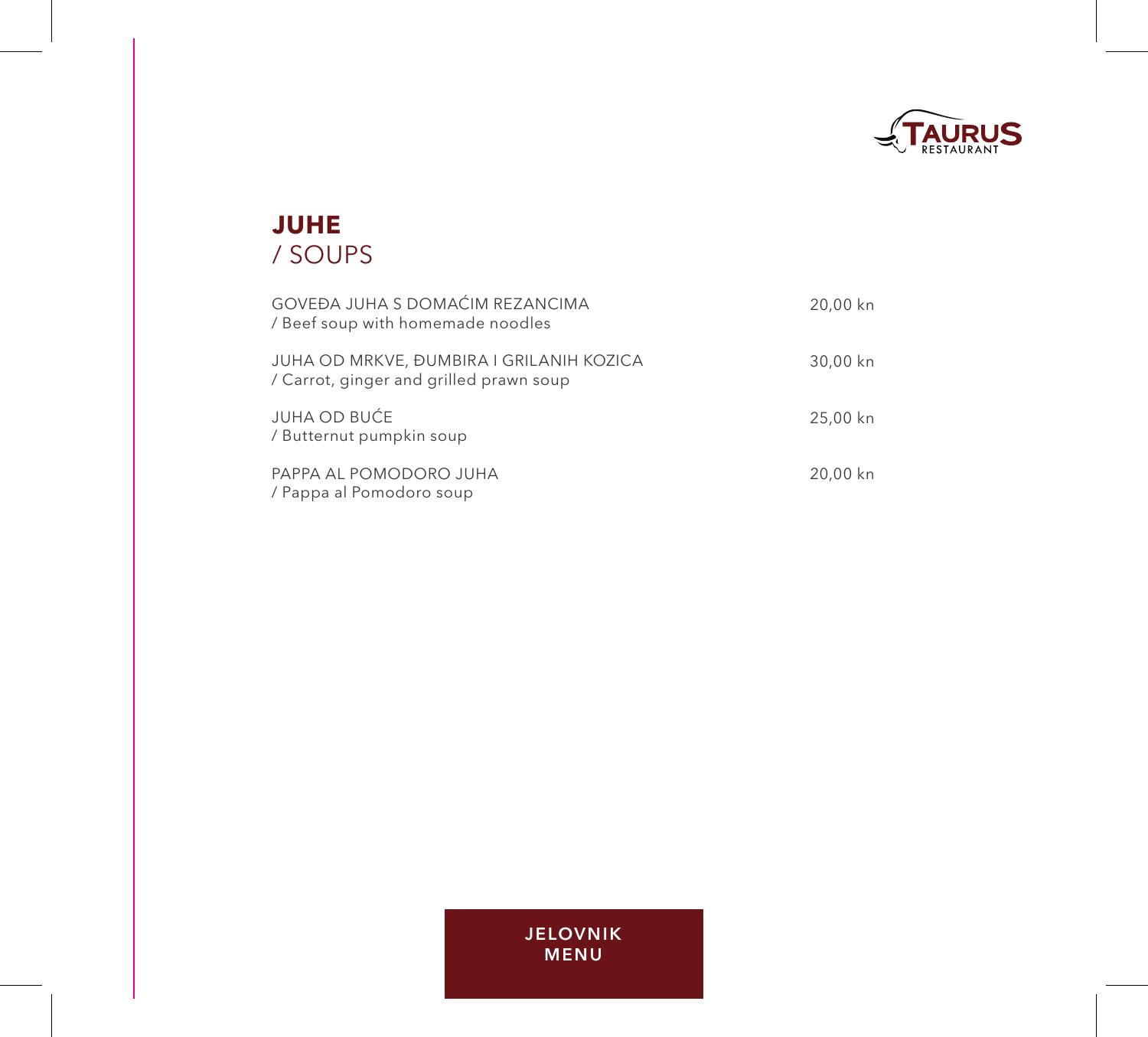

## **GLAVNA JELA** / MAIN DISHES

| PILEĆA PRSA PUNJENA AROMATIZIRANIM MASLACEM<br>S RIMSKIM NJOKIMA, KREMA OD ĐUMBIRA I MRKVE<br>/ Butter stuffed chicken breast with roman-style gnocchi, carrot<br>and ginger cream | 80,00 kn  |
|------------------------------------------------------------------------------------------------------------------------------------------------------------------------------------|-----------|
| MARINIRANA PAČJA PRSA S HRSKAVIM POVRĆEM<br>I COUS-COUS-om<br>/ Marinated duck breast, stir fry vegetables and cous-cous                                                           | 115,00 kn |
| BLACK ANGUS BURGER S DOMAĆIM KRUMPIRIĆIMA,<br><b>GUACAMOLE UMAK</b><br>/ Black Angus burger and homemade fried potatoes, quacamole                                                 | 80,00 kn  |
| FILE IBERICO SVINJE U UMAKU OD BRUSNICE<br>S KROKETIMA OD BUČE, SIRA I PANCETE<br>/ Iberico pork fillet in cranberry sauce with Hokkaido squash,<br>cheese and bacon croquettes    | 115,00 kn |
| BBQ REBARCA S KRUMPIRIĆIMA I COLESLAW SALATICOM<br>/ Pork ribs BBQ style with homemade fried potatoes<br>and coleslaw salad                                                        | 80,00 kn  |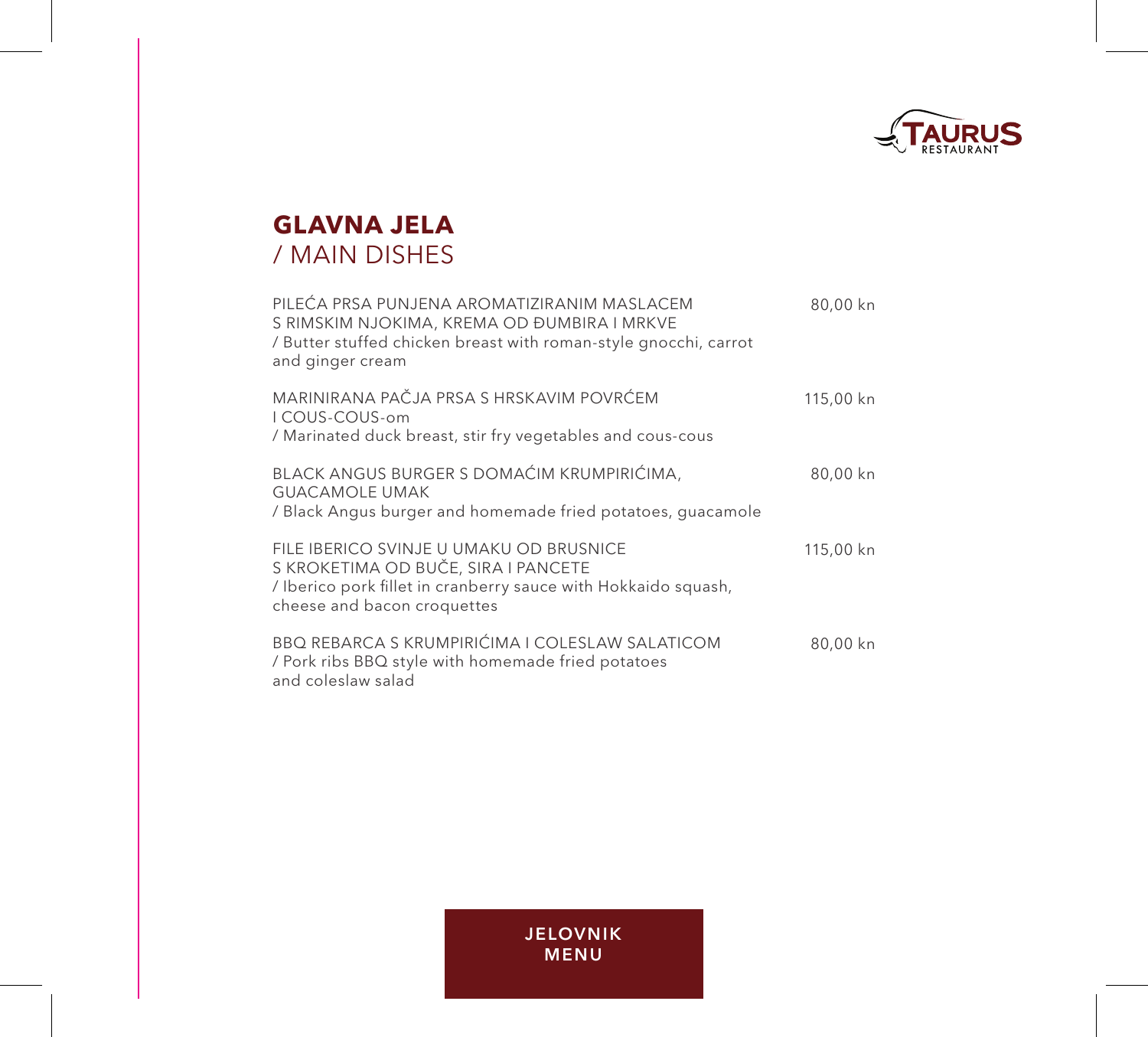

| JANJEĆI KOTLETI S KREMOM OD KRUMPIRA I TARTUFA<br>UZ SOTIRANE ŠPAROGE<br>/ Lamb French rack with truffle potato mousse<br>and sauteed asparagus                                                 | 180,00 kn | Signature<br>dish |
|-------------------------------------------------------------------------------------------------------------------------------------------------------------------------------------------------|-----------|-------------------|
| RIB-EYE STEAK (300g) S GRILANIM ARTIČOKAMA<br>I PRŽENIM BATATOM, CHIMICHURRI, HIMALAJSKA SOL<br>/ Rib-eye steak with grilled artichoke and fried sweet potatoes,<br>chimichurri, himalayin salt | 180,00 kn |                   |
| FILE LOSOSA SA ROSTIEM OD KRUMPIRA I KOPRA,<br>SOTIRANI ŠPINAT<br>/ Salmon fillet with potato rosti, sautéed spinach                                                                            | 110,00 kn |                   |
| TUNA FILE (SUSHI - SASHIMI KVALITETA)<br>I HRSKAVO JULIENNE POVRĆE<br>/ Tuna fillet (sushi-sashimi grade) and crunchy julienne vegetables                                                       | 170,00 kn |                   |
| FILE BRANCINA U ŠKARTOCU<br>/ Sea bass fillet en papillote                                                                                                                                      | 120,00 kn |                   |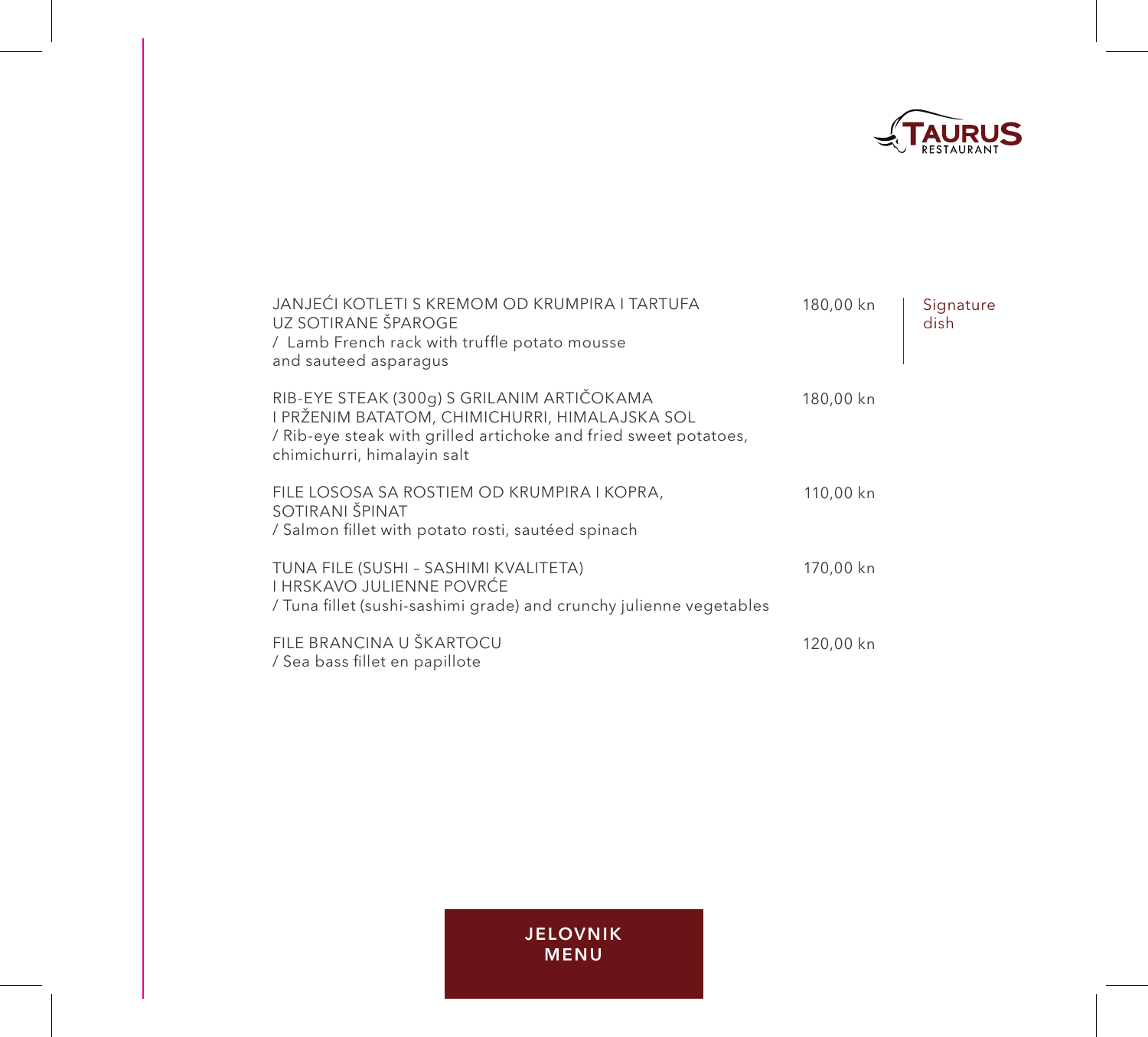

### **ODRESCI** / STEAKS

| BEEFSTEAK (300g)     | 160,00 kn |
|----------------------|-----------|
| BEEFSTEAK (200g)     | 130,00 kn |
| RUMP STEAK (250g)    | 115,00 kn |
| RIB-EYE STEAK (300g) | 165,00 kn |

#### **UMACI** / SAUCES

| <b>BBQ UMAK</b><br>/ BBQ sauce                | 22,00 kn |
|-----------------------------------------------|----------|
| UMAK OD TARTUFA<br>/ Black truffle sauce      | 28,00 kn |
| UMAK OD ZELENOG PAPRA<br>/ Green pepper sauce | 28,00 kn |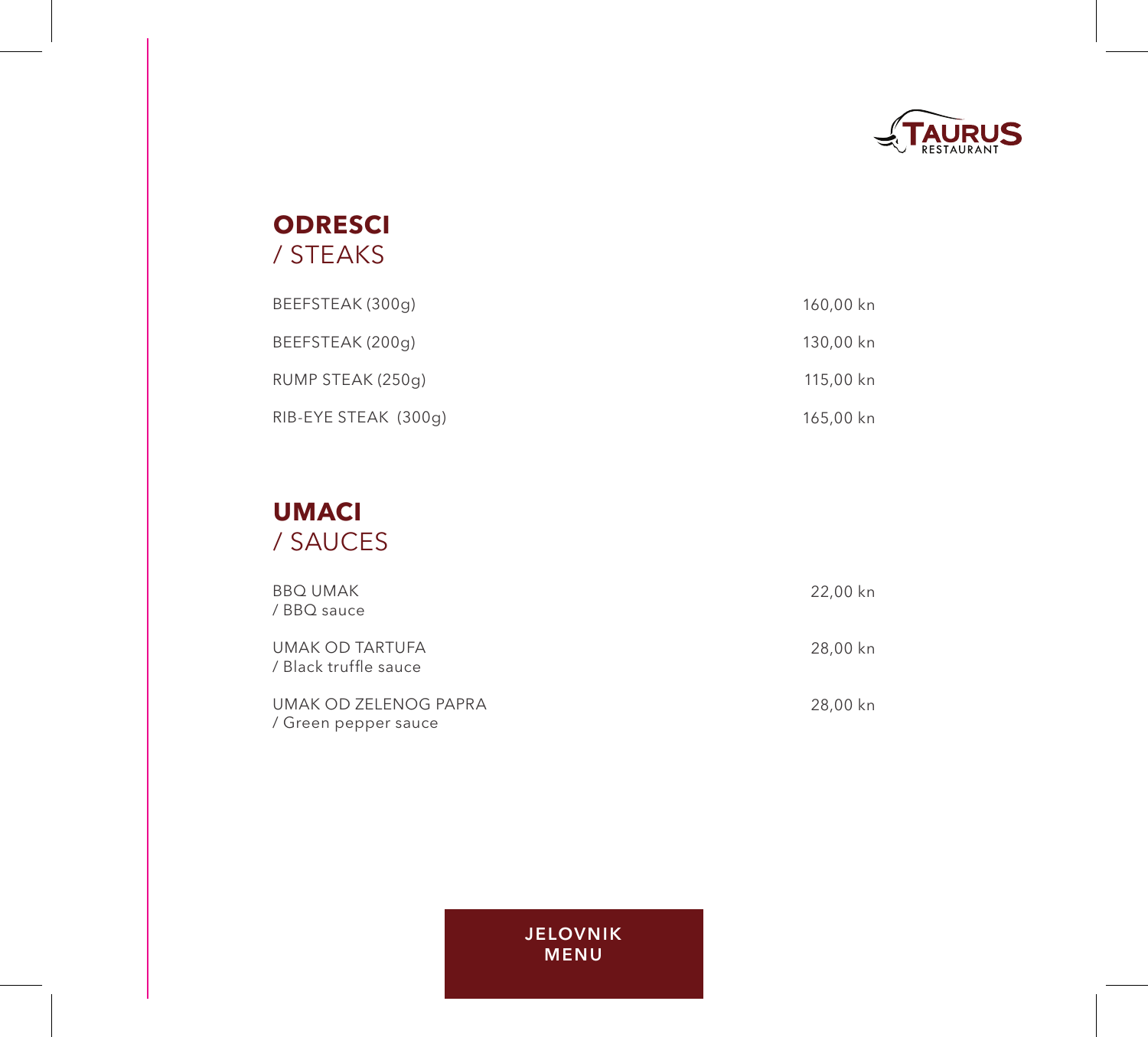

# **PRILOZI** / SIDE DISHES

| MAHUNE U OMOTU OD ŠPEKA<br>/ Bacon wrapped green beans | 22,00 kn |
|--------------------------------------------------------|----------|
| <b>DOMAĆI KROKETI</b><br>/ Homemade croquettes         | 18,00 kn |
| <b>KRUMPIRIĆI</b><br>/ Homemade fried potatoes         | 18,00 kn |
| PRŽENI BATAT<br>/ Fried sweet potatoes                 | 22,00 kn |
| POVRĆE SA ŽARA<br>/ Grilled mixed vegetables           | 28,00 kn |
| RIŽA<br>/ Rice                                         | 18,00 kn |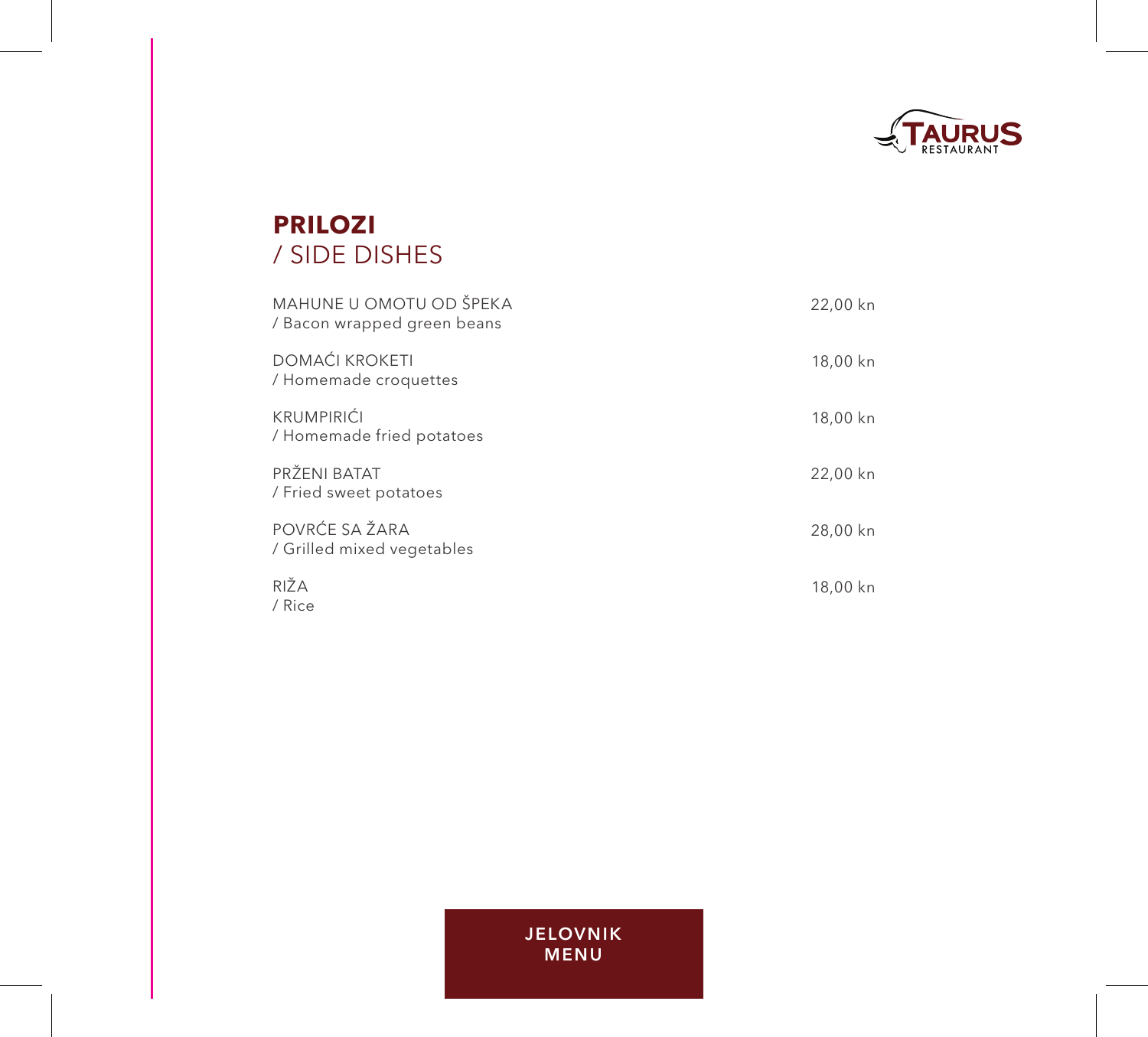

#### **SALATE** / SALADS

| MIJEŠANA SEZONSKA SALATA<br>/ Mixed seasonal salad                                                          | 20,00 kn |
|-------------------------------------------------------------------------------------------------------------|----------|
| MIJEŠANA LISNATA SALATA<br>/ Mixed lettuce salad                                                            | 22,00 kn |
| SALATA OD MINI RAJČICA<br>/ Cherry tomatoes salad                                                           | 22,00 kn |
| MIJEŠANA SALATA SA SEZONSKIM POVRĆEM I FETA SIROM<br>/ Mixed salad with seasonal vegetables and feta cheese | 37,00 kn |